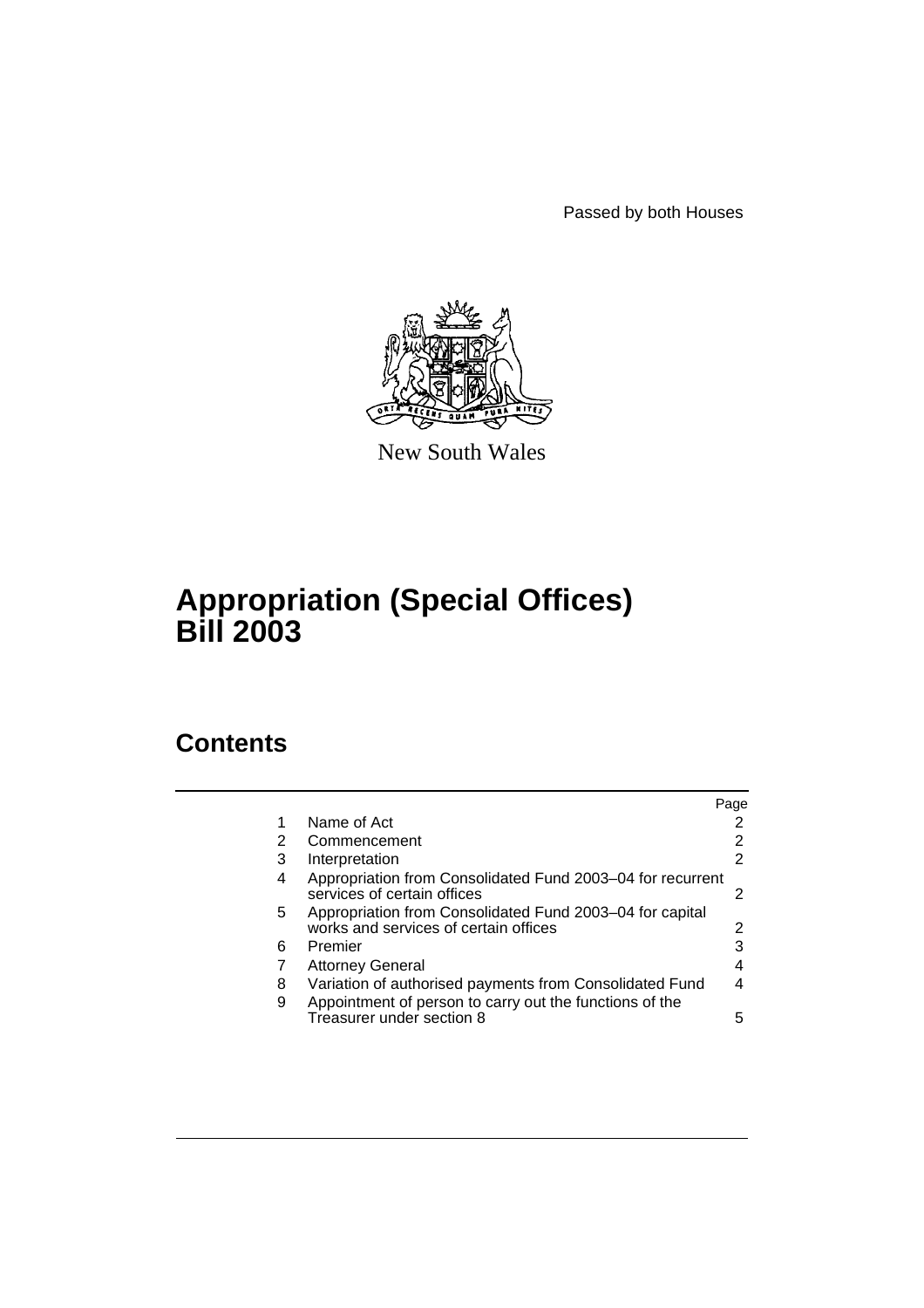*I certify that this PUBLIC BILL, which originated in the LEGISLATIVE ASSEMBLY, has finally passed the LEGISLATIVE COUNCIL and the LEGISLATIVE ASSEMBLY of NEW SOUTH WALES.*

> *Clerk of the Legislative Assembly. Legislative Assembly, Sydney, , 2003*



New South Wales

# **Appropriation (Special Offices) Bill 2003**

Act No , 2003

An Act to appropriate out of the Consolidated Fund sums for the recurrent services and capital works and services of certain offices for the year 2003–04.

*I have examined this Bill, and find it to correspond in all respects with the Bill as finally passed by both Houses.*

*Chairman of Committees of the Legislative Assembly.*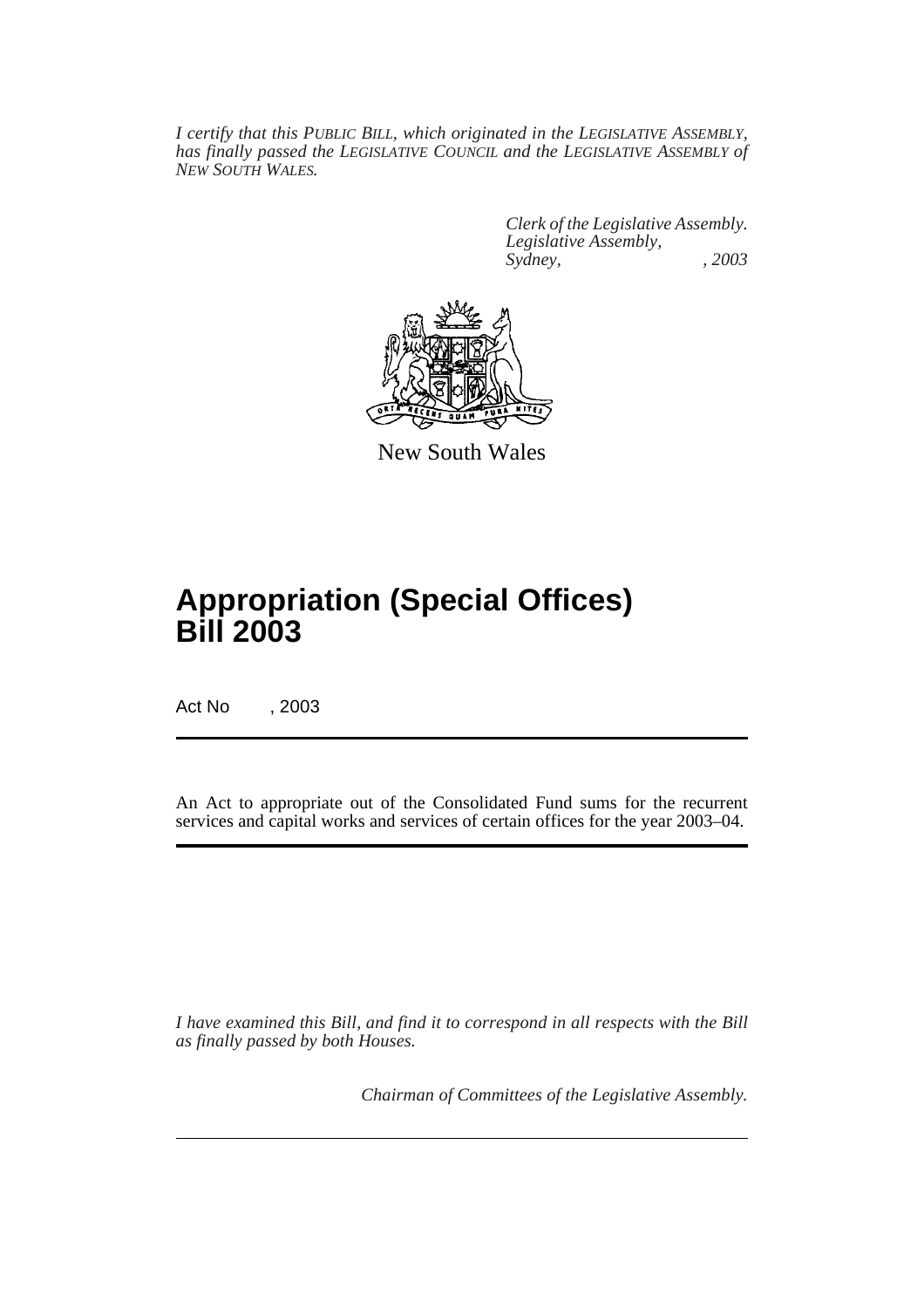## <span id="page-2-0"></span>**The Legislature of New South Wales enacts:**

## **1 Name of Act**

This Act is the *Appropriation (Special Offices) Act 2003*.

## <span id="page-2-1"></span>**2 Commencement**

This Act commences or is taken to have commenced on 1 July 2003.

## <span id="page-2-2"></span>**3 Interpretation**

- (1) In this Act, a reference to the year 2003–04 is a reference to the year from 1 July 2003 to 30 June 2004.
- (2) A reference in the *Public Finance and Audit Act 1983* to an or the Appropriation Act includes a reference to this Act.

#### <span id="page-2-3"></span>**4 Appropriation from Consolidated Fund 2003–04 for recurrent services of certain offices**

- (1) Out of the Consolidated Fund there are hereby appropriated the sums identified in sections 6 and 7, as the sums appropriated by this Act for recurrent services, which sums may be issued and applied for or towards the several uses and purposes expressed in those sections for recurrent services for the year 2003–04.
- (2) The total sum appropriated out of the Consolidated Fund for recurrent services for the year 2003–04, in accordance with the provisions of sections 6 and 7, is the sum of \$108,452,000.
- (3) Any amounts expended for recurrent services under section 25 of the *Public Finance and Audit Act 1983* or any Supply Act on or after 1 July 2003 and before the date of assent to this Act are taken to have been expended out of such of the sums for recurrent services set out in sections 6 and 7, as may be determined by the Treasurer.

### <span id="page-2-4"></span>**5 Appropriation from Consolidated Fund 2003–04 for capital works and services of certain offices**

(1) Out of the Consolidated Fund there are hereby appropriated the sums identified in sections 6 and 7, as the sums appropriated by this Act for capital works and services, which sums may be issued and applied for or towards the several uses and purposes expressed in those sections for capital works and services for the year 2003–04.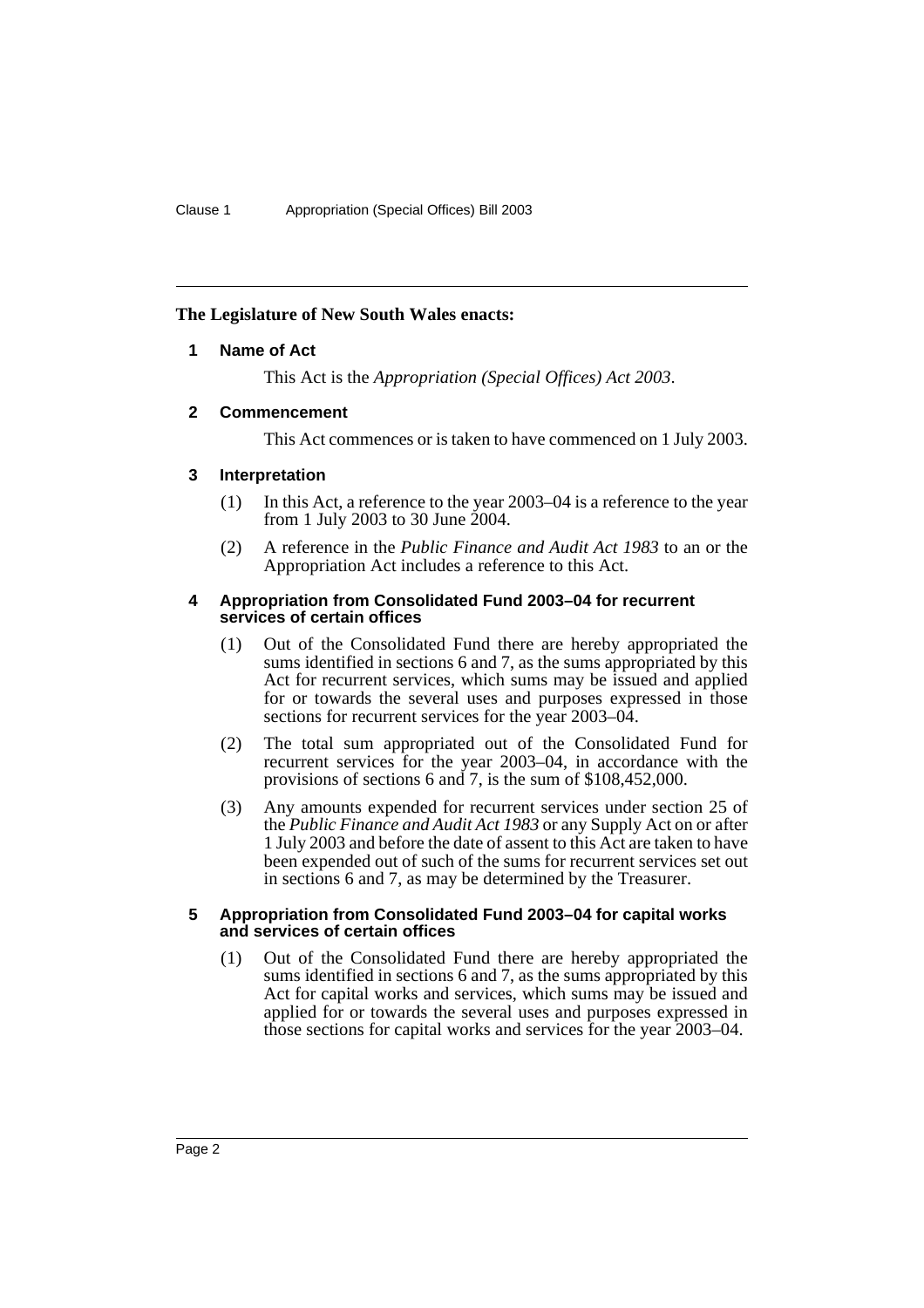- (2) The total sum appropriated out of the Consolidated Fund for capital works and services for the year 2003–04, in accordance with the provisions of sections 6 and 7, is the sum of \$2,835,000.
- (3) Any amounts expended for capital works and services under section 25 of the *Public Finance and Audit Act 1983* or any Supply Act on or after 1 July 2003 and before the date of assent to this Act are taken to have been expended out of such of the sums for capital works and services set out in sections 6 and 7, as may be determined by the Treasurer.

#### <span id="page-3-0"></span>**6 Premier**

(1) RECURRENT SERVICES: The sum of \$46,620,000 is hereby appropriated to the Premier for the recurrent services of the following:

|     |                                                  | \$,000 |
|-----|--------------------------------------------------|--------|
| 01. | <b>Independent Commission Against Corruption</b> | 15,347 |
| 02. | Ombudsman's Office                               | 16,212 |
| 03. | State Electoral Office                           | 15,061 |
|     | Total, Recurrent Services                        | 46.620 |

(2) CAPITAL WORKS AND SERVICES: The sum of \$1,026,000 is hereby appropriated to the Premier for the capital works and services of the following:

|     |                                                  | \$,000 |
|-----|--------------------------------------------------|--------|
| 01. | <b>Independent Commission Against Corruption</b> | 579    |
| 02. | Ombudsman's Office                               | 447    |
|     | Total, Capital Works and Services                | 1.026  |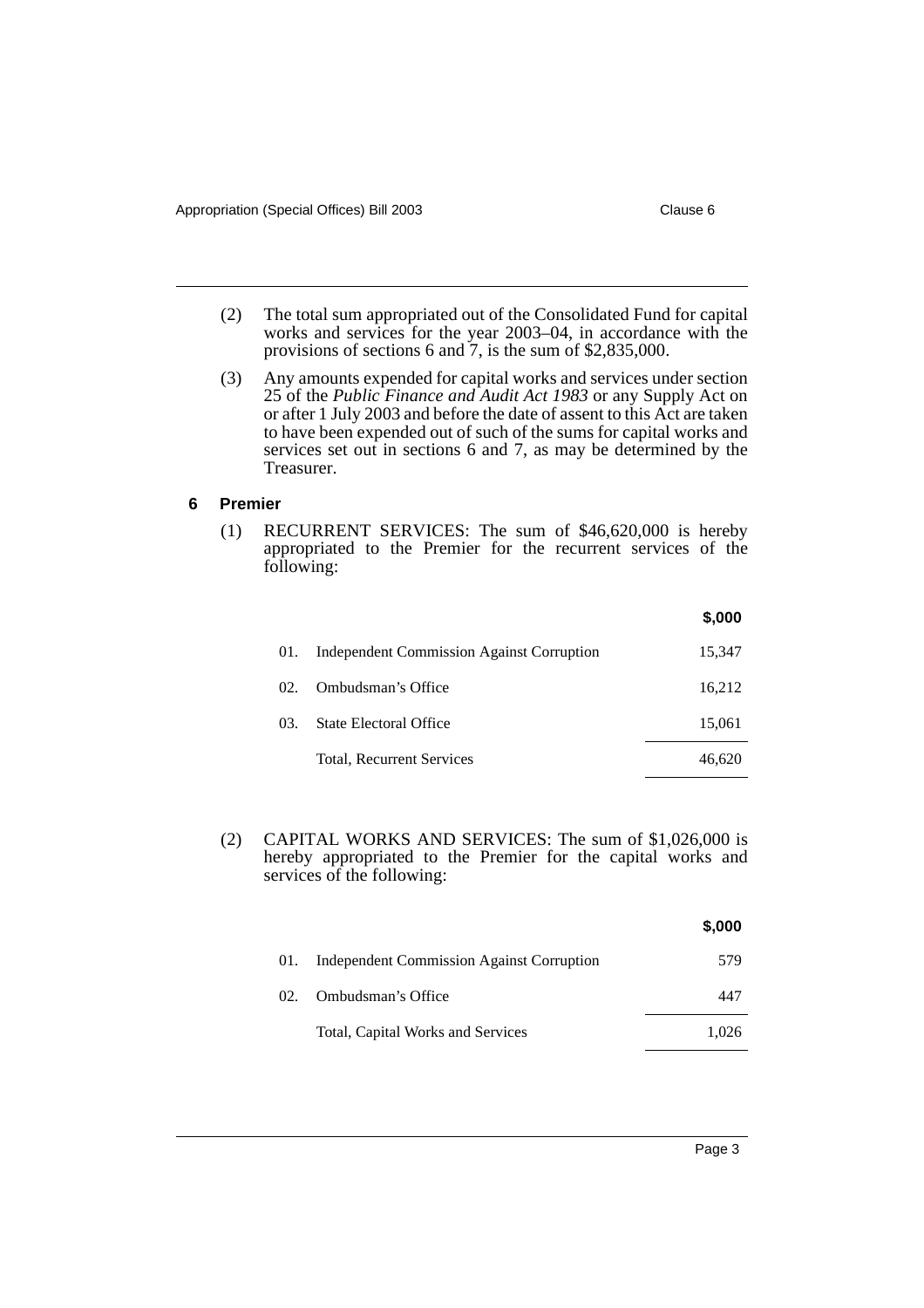### <span id="page-4-0"></span>**7 Attorney General**

(1) RECURRENT SERVICES: The sum of \$61,832,000 is hereby appropriated to the Attorney General for the recurrent services of the following:

|        |                                               | \$,000 |
|--------|-----------------------------------------------|--------|
| $01$ . | Office of the Director of Public Prosecutions | 61.832 |
|        | <b>Total, Recurrent Services</b>              | 61.832 |

(2) CAPITAL WORKS AND SERVICES: The sum of \$1,809,000 is hereby appropriated to the Attorney General for the capital works and services of the following:

| \$,000 |
|--------|
| 1.809  |
| 1.809  |
|        |

### <span id="page-4-1"></span>**8 Variation of authorised payments from Consolidated Fund**

- (1) In this section, *purpose* means a purpose specified in section 6 or 7 in relation to a Minister to which a sum is appropriated for recurrent services or for capital works and services.
- (2) Payment of a sum appropriated under section 6 or 7 for a purpose may not be made in excess of the sum specified for the purpose, except as provided by this section or Division 4 of Part 2 of the *Public Finance and Audit Act 1983*.
- (3) If the exigencies of government so require, the Treasurer may authorise the payment of a sum in excess of the amount specified for a purpose, but only if an equivalent sum is not paid out for another purpose, whether the other purpose is specified in relation to the same or a different Minister, subject to subsection (4).